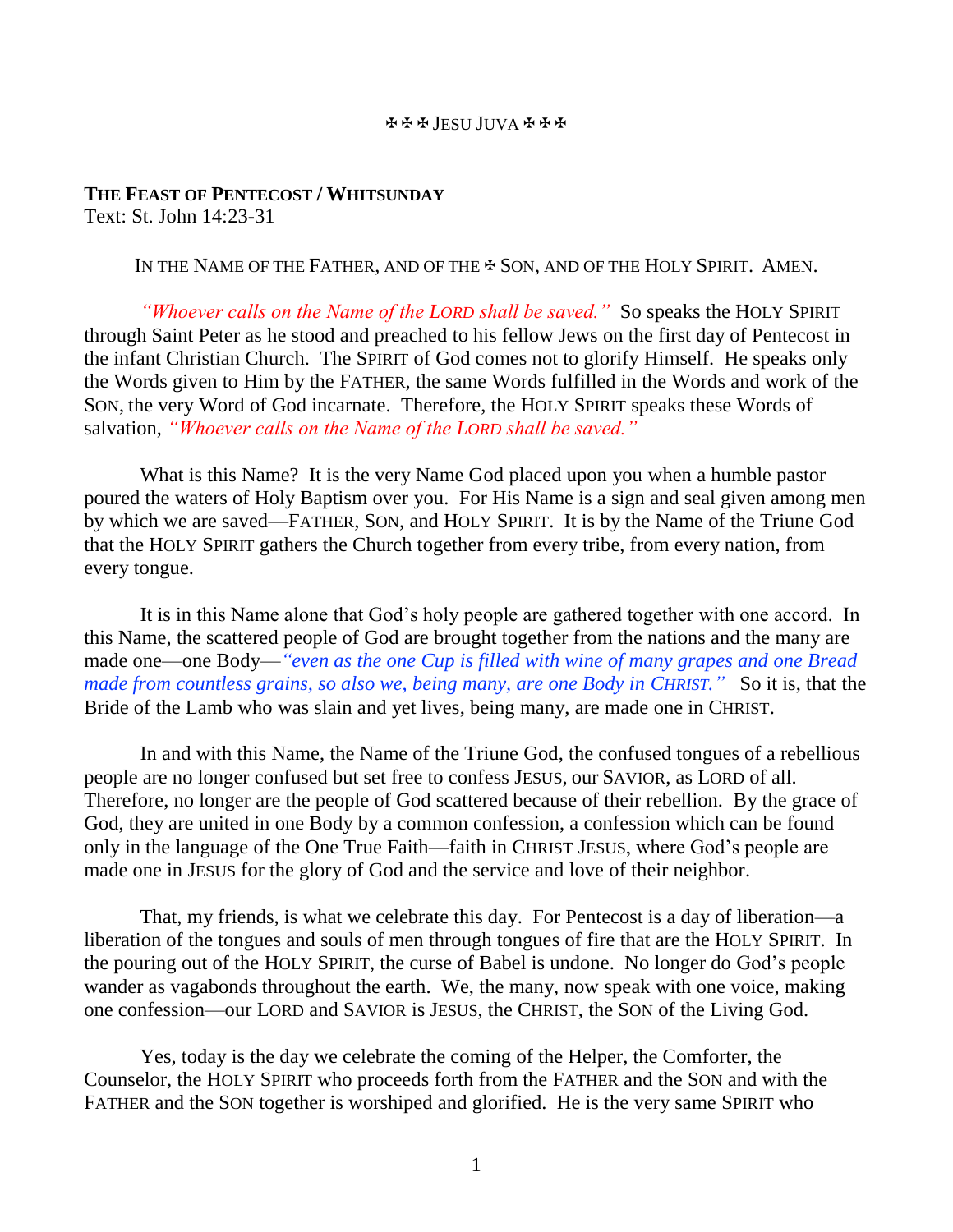speaks His holy Word of truth through the Prophets, the Apostles, disciples and faithful pastors, to create faith in the hearts of God's holy people down through the ages. He proceeds forth from the FATHER and the SON for just such a purpose; to *"teach you all things and bring to your remembrance all things that [CHRIST JESUS] said to you."*

No longer are your souls blown about like a breath upon the four winds. You are now filled by the Mighty Wind, and that Mighty Wind is the very breath of God. The people of God are now free to speak with a multitude of tongues, yet they speak as of one voice, in a language unlearned and given as a gracious gift from God—the language of faith. With this gift, you are edified and made holy.

This one Body, speaking with one voice the language of faith, confesses each LORD's Day that we are by nature sinful and unclean, having sinned against God in thought, word, and deed, by all that we have done and by what we have left undone. Confessing with one voice, the one Body then receives from God His mercy and love as He speaks back to us His Words of absolution.

That one Body hears with one heart what God speaks into each of you—His gift of love and grace in the message that JESUS, His only begotten SON, was given to die for you, and for His sake, you are forgiven all your sins. With these words, you receive that peace which JESUS promised to leave with you, that you may come to a blessed end with hearts untroubled by fears of Satan and the grave; untroubled by a conscience burdened by sin. In joyful response with one voice as one Body in CHRIST, we sing with angels and archangels and all the company of heaven, praising God and acknowledging Him to be the LORD.

Yet, our old Adam resists the HOLY SPIRIT. He desires a different message. He would have the SPIRIT speak *our* words and not the Words of the FATHER and the SON who sent Him. In resisting the Holy Spirit, we call God and His Prophets and Apostles, His Disciples and appointed undershepherds, liars, and imagine within our hearts that we have a better truth, a better way.

If we truly loved JESUS, we would rejoice when we hear His Words, but instead, we rebel and curse them because they do not fit into our image of JESUS. We do not want to follow all things which JESUS has taught. We would rather cherry-pick and choose what we feel is right for us. We would rather follow our own imaginings or listen to the voice of the ruler of this world, who is Satan. We tell ourselves that we believe in JESUS as the SON of God and that is enough. But know this my friends, even Satan and his demons know that JESUS is the CHRIST, and they tremble.

Repent! Repent and receive the peace of God which passes all human understanding. Repent and hear the Word of God, the whole Word of God, so that your hearts may not be troubled, and you will have no reason to be afraid. Let every one of you remember your Baptism where you received the Name of God upon your breast and upon your forehead